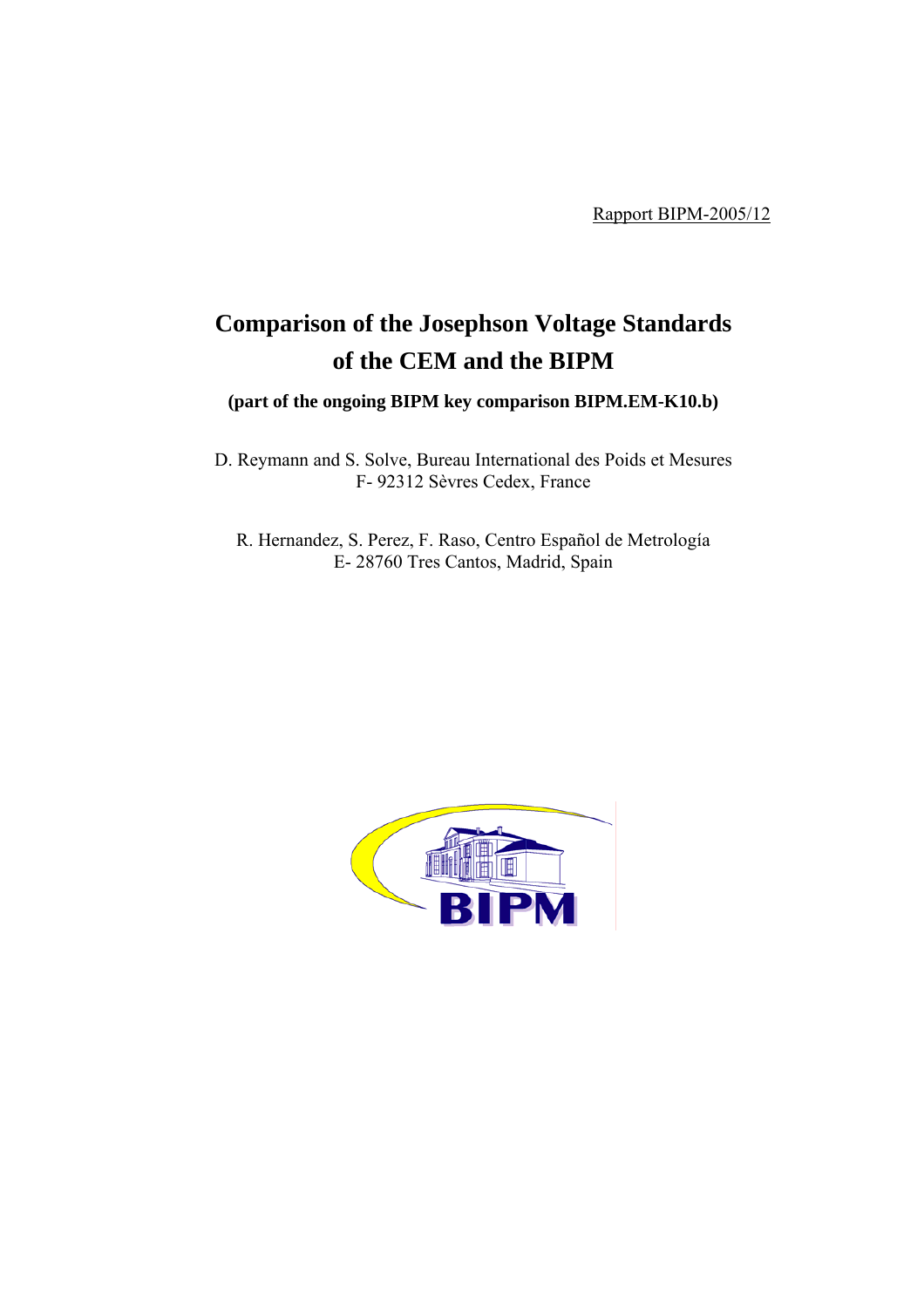## **Comparison of the Josephson Voltage Standards of the CEM and the BIPM**

#### **(part of the ongoing BIPM key comparison BIPM.EM-K10.b)**

D. Reymann and S. Solve, Bureau International des Poids et Mesures F- 92312 Sèvres Cedex, France

R. Hernandez, S. Perez, F. Raso, Centro Español de Metrología E- 28760 Tres Cantos, Madrid, Spain

**Abstract.** Comparison of the 10 V Josephson array voltage standard of the Bureau International des Poids et Mesures (BIPM) was made with that of the Centro Español de Metrología, Tres Cantos, Madrid, Spain, in September 2005. The results are in excellent agreement and the overall uncertainty is about 1.5 parts in  $10^{10}$ .

#### **1. Introduction**

In 2004, the BIPM sent a questionnaire to the national laboratories to propose, among different options, a new type of comparison, where a stable reference voltage produced across the BIPM Josephson array is measured using the laboratories' Josephson array voltage standards (JAVS). This would allow direct comparison using the routine measurement technique used for calibrations in the laboratories, requiring only the BIPM array, but not both arrays, to maintain a perfectly stable output throughout the measurements. This article describes the comparison of the BIPM 10V standard with that of the Centro Español de Metrología (CEM) that was carried out at the CEM in September 2005.

## **2. Comparison equipment**

## *2.1 The BIPM JAVS*

The part of the BIPM JAVS used in this comparison comprises the cryoprobe with a Hypres 10V SIS array, the microwave equipment and the bias source for the array. The Gunn diode frequency is stabilised using an EIP 578 counter and an ETL/Advantest stabiliser. To visualize the array characteristic, while keeping the array floating from the ground, an optical isolation amplifier is placed between the array and the oscilloscope; nevertheless, during the measurements the array is disconnected from this instrument. To verify the step stability, a HP 3458 DVM is used to measure the voltage between the array voltage leads. The series resistance of the measurement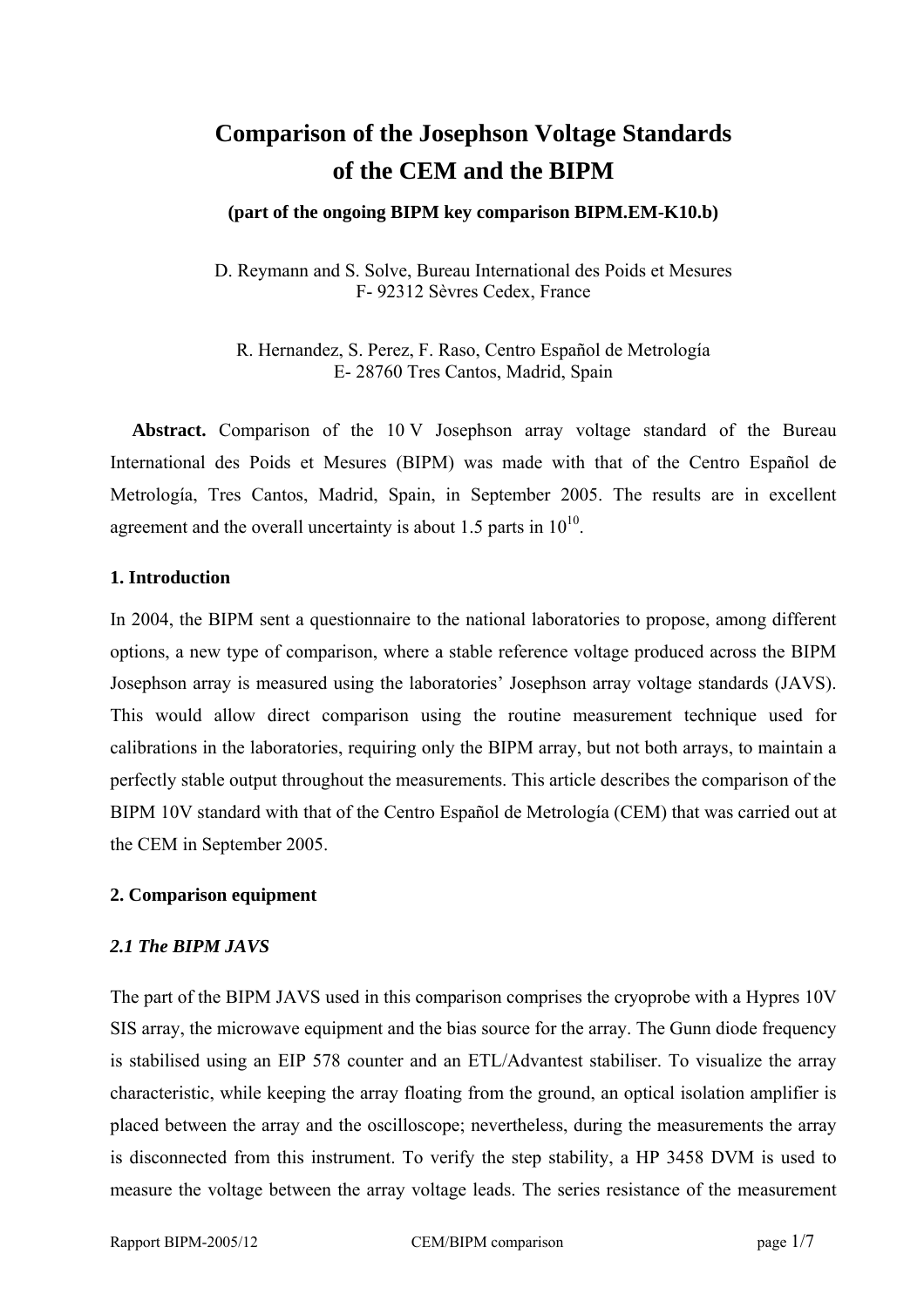leads is 4  $\Omega$  and the value of the thermal EMFs is less than 50 nV. The leakage resistance between the measurement leads is larger than  $10^{11} \Omega$ .

## *2.2 The CEM JAVS*

The CEM voltage calibration system is designed to run in a fully automated manner without the need for operator adjustments. The Zener-based voltage standards (Zeners) are directly measured against the primary standard, thereby significantly reducing the traceability chain. The array is biased with a computer driven bias source which adjusts the array voltage within 3 mV of the voltage of the Zener to be measured. A manual low thermal EMF switch is used to connect and reverse the polarity of the Zener.

- Type of array: 10V SIS, produced by Hypres
- Detector: Keithley 182, scale used 3 mV
- Measurements made by reversing both the array bias and the connections to the standard
- Bias source: JBS 500
- Array disconnected from bias source during measurements
- Software used: Nistvolt version 4.7 , modified by CEM in 1997
- Frequency source stabiliser: EIP 578B using JBS 500 internal locking, stability within a few Hz
- Reversing switch: Guildline Model 9145A5
- Thermal EMFs (including array connections) approximately 200 nV
- Impedance of measurement leads approximately 1.2  $\Omega$

## **3. Comparison Procedures**

Preliminary measurements carried out from September 15 to 19 are described in Appendix A. Only those carried out on September 20 and 21 are taken into consideration for the comparison.

During the measurements, the BIPM array was disconnected from its bias source. The two arrays were connected in series opposition via the CEM's reversing switch and a BIPM low thermal EMF-reversing switch. In this new procedure (option "B"), the CEM's JAVS is used to measure the BIPM array voltage as if it were a Zener voltage standard. In fact, in CEM Zener measurements, the polarity of the output voltage is reversed using the switch whereas in the main part of the Josephson comparison, only the bias of the array was reversed and no switch reversal were made. The "low" of the CEM detector was connected to ground via the bias source.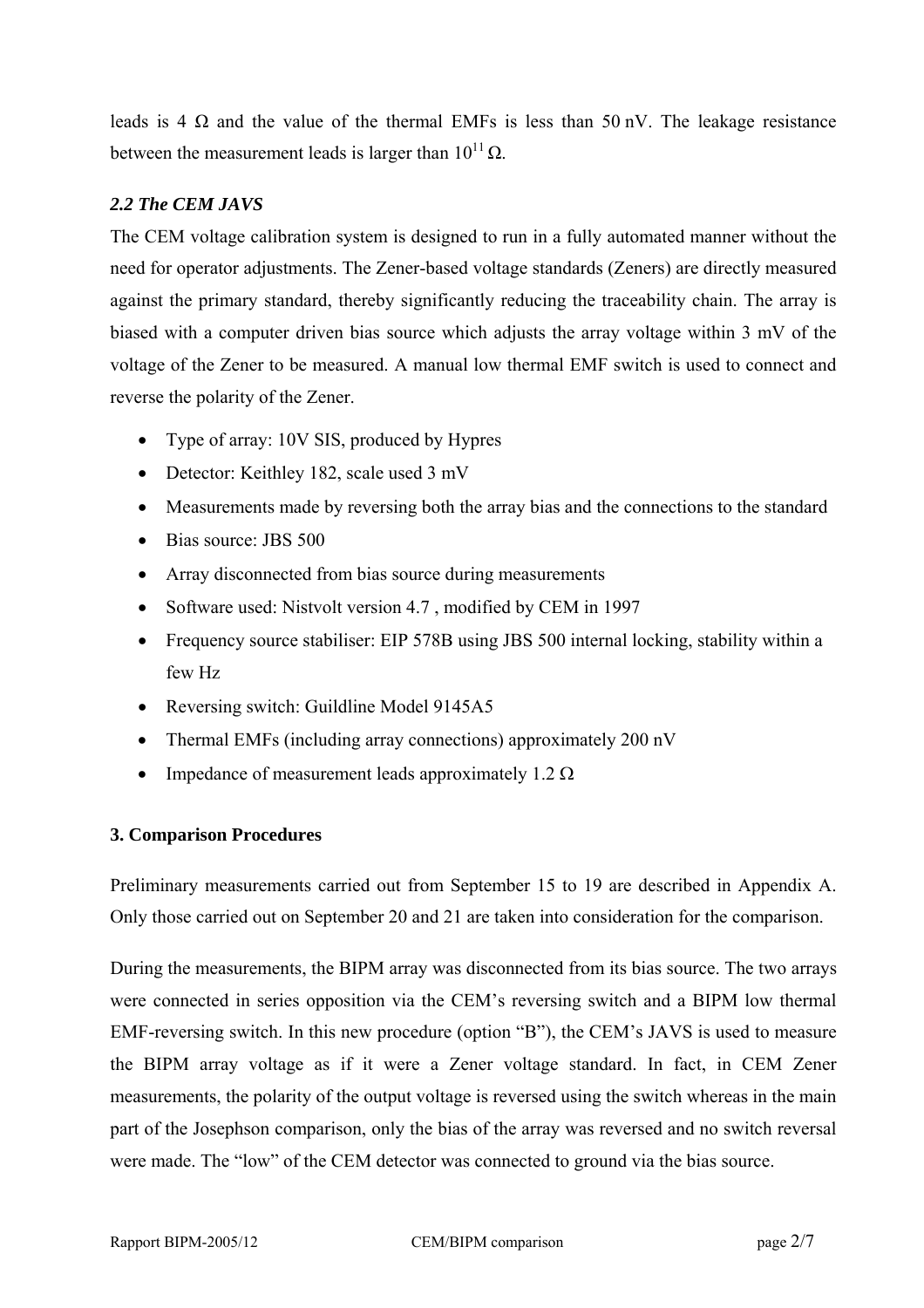The CEM system uses the DVM readings to determine the step-number of the array. During the comparison, both CEM and BIPM millimetre-wave frequencies were identical, so that jumps in the CEM and BIPM array (seldom for the BIPM array) were compensated for by the CEM analysis system.

#### **4. Description of the measurements**

The following is a brief description of the procedure used by the CEM software to obtain a single measurement of the voltage of the BIPM array. Twelve sets of 40 readings of the voltage difference between the two arrays were carried out, in the positive polarity of the bias of the two arrays. Then twelve sets of 80 such readings were carried out, in the negative polarity and again twelve sets of 40 readings in the positive polarity. The complete measurement took about fifteen minutes. From each twelve sets of measurements, only the ten nearest to the mean were kept. The result is the mean of the positive measurements computed at the mean time of the measurements and of the negative measurements.

The readings were corrected by the software to take into account the value of the DVM gain. This value was measured by biasing the BIPM array on different steps while the CEM array was kept at 0 V on its critical current (without millimetre waves).

During the last two measurements on September 20, and all of the measurements on September 21, the numerical filter of the Keithley 182 was "on", whereas it was "off" during five previous measurements. As this resulted in no significant change, the results were computed using all of the 16 determinations.

Individual data for measurements in the different bias polarities and the mean value of the difference between the value measured by the CEM and the theoretical value of the BIPM array voltage are plotted in Fig. 1.

## **5. Uncertainties and results**

The sources of type-B uncertainty (Table 1) are frequency stability, measurement leakage resistance and detector gain and linearity. The effect of the uncertainty of the gain on the comparison result is the main source of type-B uncertainty, most of the effect of non linearity being already contained in the type-A uncertainty. As both array polarities were reversed during the measurements, the effect of the residual thermal EMFs is already contained in the type-A uncertainty of the measurements. (The type-A uncertainty is 1 nV)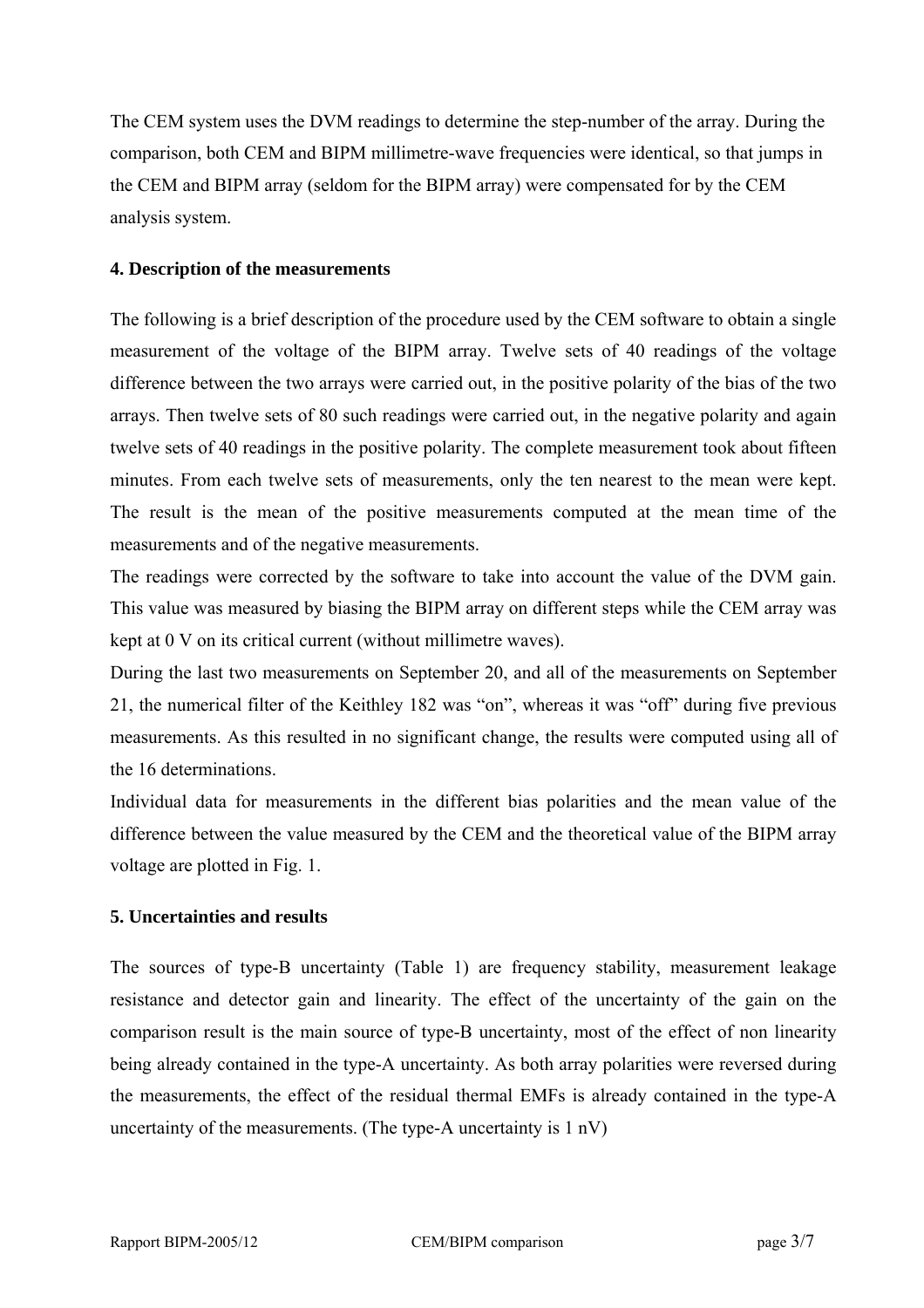

Fig. 1. Difference between the measured values and the theoretical value of the BIPM array voltage for both polarities of the bias and for the mean. Diamonds are for positive polarity, squares for negative polarity and circles for the mean. During the last five measurements both the BIPM array bias polarity and reversing switch, were changed from series to series to estimate the BIPM measurement leads thermal EMFs (typically 20 nV).

**Table 1.** Estimated type-B standard uncertainty components

TABLE 1

|                    |      | Uncertainty/nV |            |
|--------------------|------|----------------|------------|
|                    | Type | <b>BIPM</b>    | <b>CEM</b> |
| Frequency          | B    | 0.2            | 0.7        |
| Leakage resistance | B    | 0.4            | 0.2        |
| Detector           |      |                | 0.8        |
| Total (RSS)        | B    | 0.4            | 1.1        |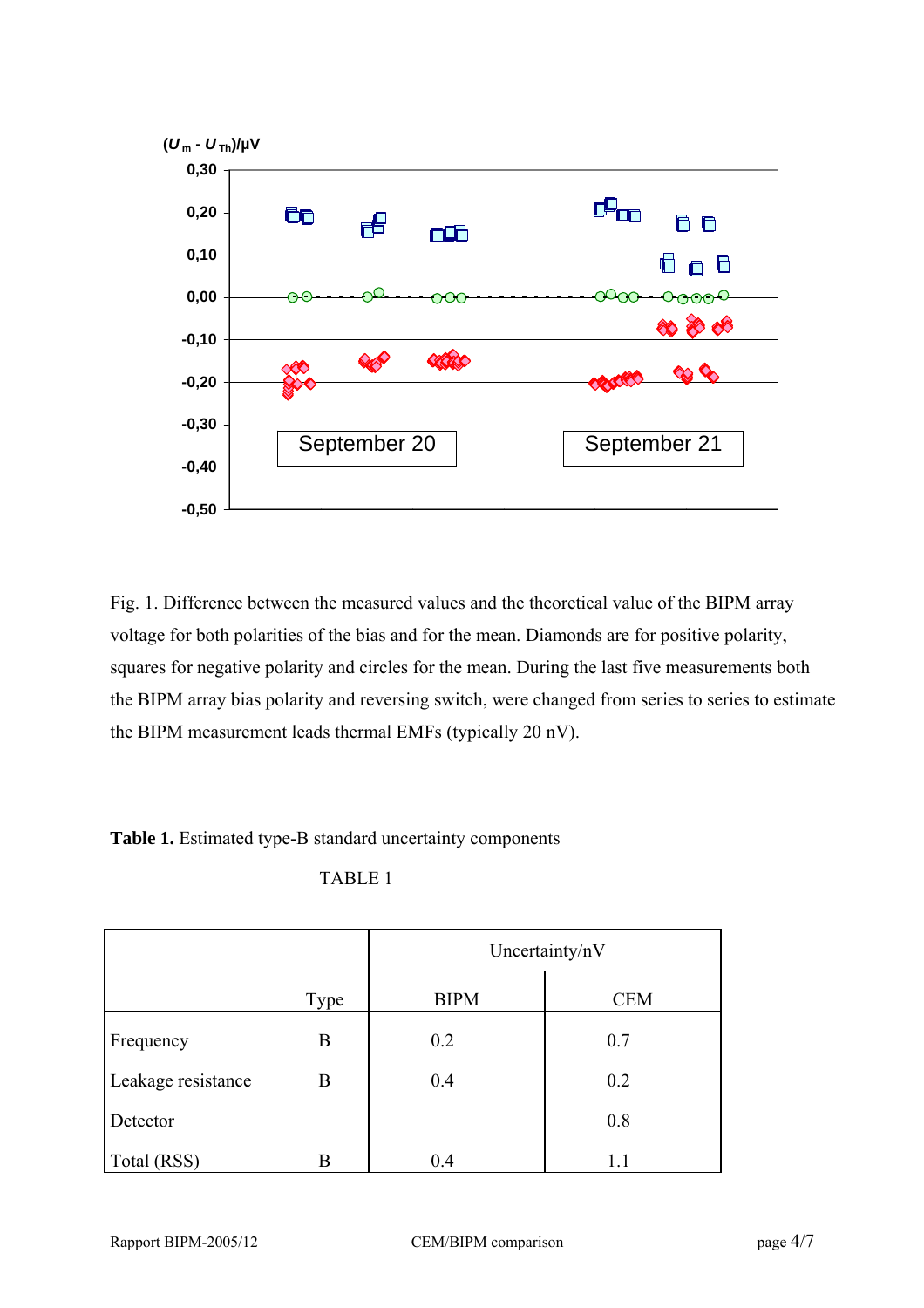The result is expressed as the relative difference between the values that would be attributed to the 10 V Josephson array standard by the CEM ( $U_{\text{CEM}}$ ) and its theoretical value ( $U_{\text{BIPM}}$ ).

 $(U_{\text{CEM}} - U_{\text{BIPM}}) / U_{\text{BIPM}} = 0.4 \times 10^{-10}$   $u_{\text{c}} / U_{\text{BIPM}} = 1.5 \times 10^{-10}$ 

where  $u_c$  is the combined overall uncertainty

#### **6. Discussion and conclusion**

This comparison is the third of a new series where the host laboratory uses its own Josephson equipment to measure the voltage of the BIPM array, considered as the "transfer" instrument. The main feature of this new measurement technique is that it requires only the BIPM array, but not both arrays, to maintain a perfectly stable and reproducible 10 V output throughout the measurements.

The BIPM equipment was installed and preliminary measurements were performed on the day after arrival; during the next two days, adjustments were made to various parts of the CEM measurement operation. The comparison itself was then carried out with these improved conditions.

The results of the comparison demonstrate the ability of CEM in 10 V measurements. This comparison allowed the laboratory to study different problems, and improve the measurement conditions by applying DVM calibration corrections.

It should be pointed out that the CEM system, as it was at the beginning of the comparison, was convenient for Zener measurements, as the observed deviations were of a few parts in  $10^9$ ; the limiting parameters could not have been determined without a direct Josephson comparison.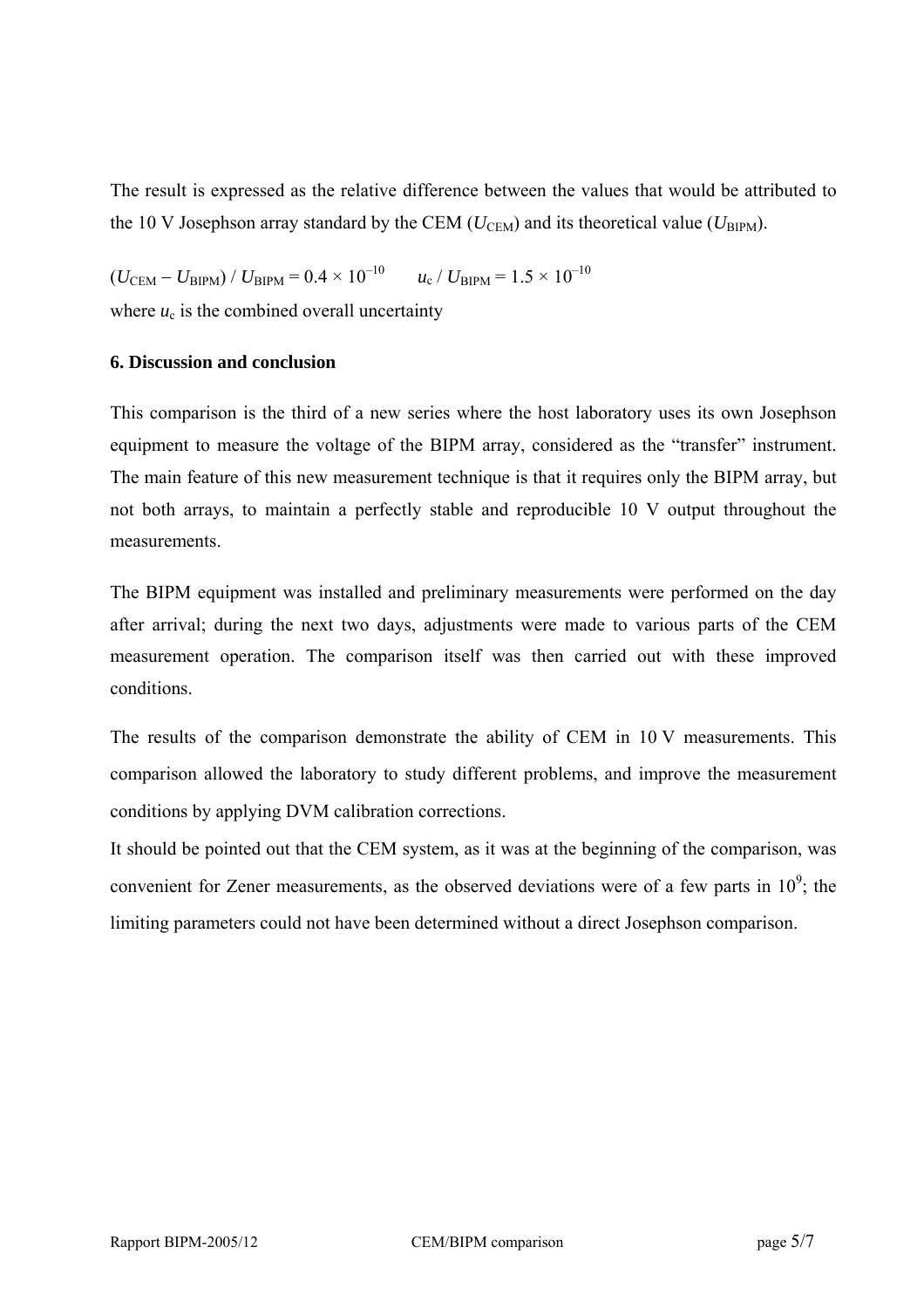#### **Appendix A**

The BIPM equipment was first installed outside the CEM Josephson cabin, but no measurements could be made because of noise due to different ground connections. Thus, it was decided to move the BIPM equipment inside the cabin. The output of the BIPM array was connected trough a low thermal EMF-reversing switch to the measurement leads of the CEM. This reversing switch was used to provide an always positive signal to the CEM measurement device, when the BIPM array was biased in different polarities to remove the array leads thermal EMFs.

When measuring a Zener, twelve sets of 20 readings of the voltage difference between the two arrays were carried out, in the positive polarity of the bias of the two arrays. Then twelve sets of 40 such readings were carried out, in the negative polarity and again twelve sets of 20 readings in the positive polarity. The complete measurement took about ten minutes. From each twelve sets of measurements, only the ten nearest to the mean were kept. The result is the mean of the positive measurements computed at the mean time of the measurements and of the negative measurements.

Four measurements were made on September 15 with a rather large dispersion of the results partly due to the CEM array automatic bias supply that made both arrays unstable. The noise produced by the control cable that connects the computer to the bias source and the DVM is partly responsible for this instability. On September 16 and after, the bias of the CEM array was made manually, but the DVM connection to the bus was still a source of jumps of the CEM array.

The values computed by the Nistvolt programme from the readings of the DVM appeared to be correlated with the step difference between the CEM and the BIPM arrays. This resulted for the first seven measurements to a difference of 6 nV with a type-A uncertainty of 14 nV. Then an other DVM of the same type was used, but the results were not significantly different. This apparent correlation was due to the DVM calibration; and after having made a rough calibration using the BIPM array, a correction factor was incorporated in the programme. Afterwards, new more precise calibrations were made before and after the measurement series, that resulted in a correction of the DVM readings of 51.5 ppm. Applying this correction to the data of September 16 reduced the type-A uncertainty by a factor 10.